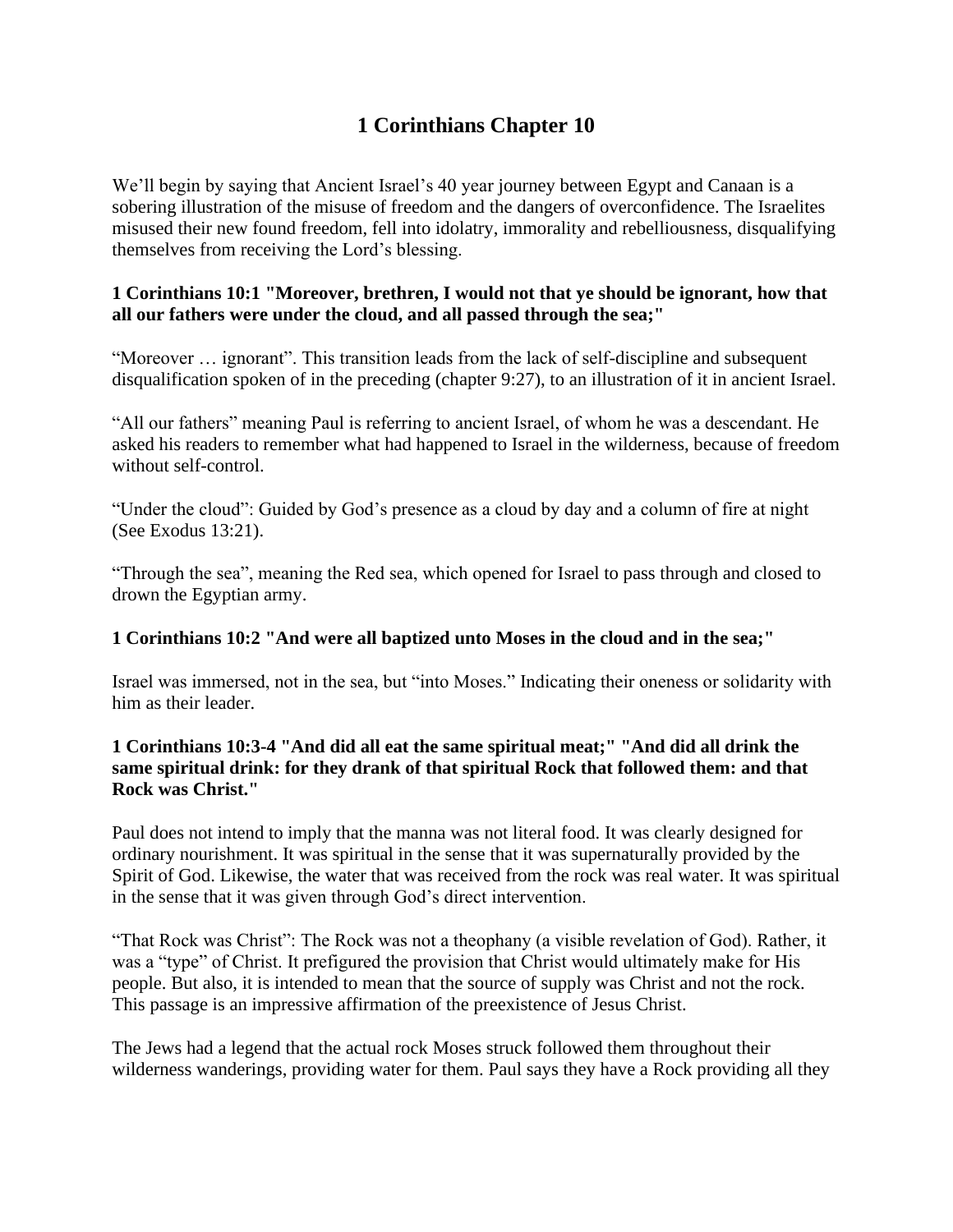need, but it is Christ. Rock (Petra), refers to a massive cliff, not simply a large stone or boulder, signifying the pre-incarnate Messiah (Christ), who protected and sustained His people.

#### **1 Corinthians 10:5 "But with many of them God was not well pleased: for they were overthrown in the wilderness."**

This is an understatement. Because of Israel's extreme disobedience, God allowed only two of the men over 19 who had originally left Egypt (Joshua and Caleb), to enter the Promised Land; all the others died in the wilderness including Moses and Aaron who were disqualified from entering the Land.

#### **1 Corinthians 10:6 "Now these things were our examples, to the intent we should not lust after evil things, as they also lusted."**

We can learn from their mistakes, if we will. They murmured against God over and over. It seemed they were never satisfied.

They died in the wilderness because of their failure of self-discipline and consequent indulgence of every desire. Four major signs characterized them;

- (1) Idolatry (verse 7);
- (2) Sexual immorality (verse 8);
- (3) Testing God (verse 9); and
- (4) Complaining (verse 10).

## **1 Corinthians 10:7 "Neither be ye idolaters, as [were] some of them; as it is written, The people sat down to eat and drink, and rose up to play."**

The Israelites were barely out of Egypt when they fell into idol worship. (Exodus 32), records the story.

This is speaking of the time when Moses had gone to meet with God and get the tables of the Ten Commandments. They had no excuse, because God had spoken to them from the mountain and given them orally the Ten Commandments, even before Moses went to get them on the tables of stone. They believed something had happened to Moses, and they had Aaron to form them a golden calf to worship. The problem with these people, and with those caught up in false worship today, is that they wanted a god they could see with their physical eyes to worship. God is Spirit. If you can see something with your physical eye, it is part of God's creation. It is not God.

#### **1 Corinthians 10:8 "Neither let us commit fornication, as some of them committed, and fell in one day three and twenty thousand."**

(Exodus 32), records the story of some (3,000), who were executed by the Levites for instigating an immoral orgy at Sinai. There was a plague the next day (in Exodus 32:35), and the additional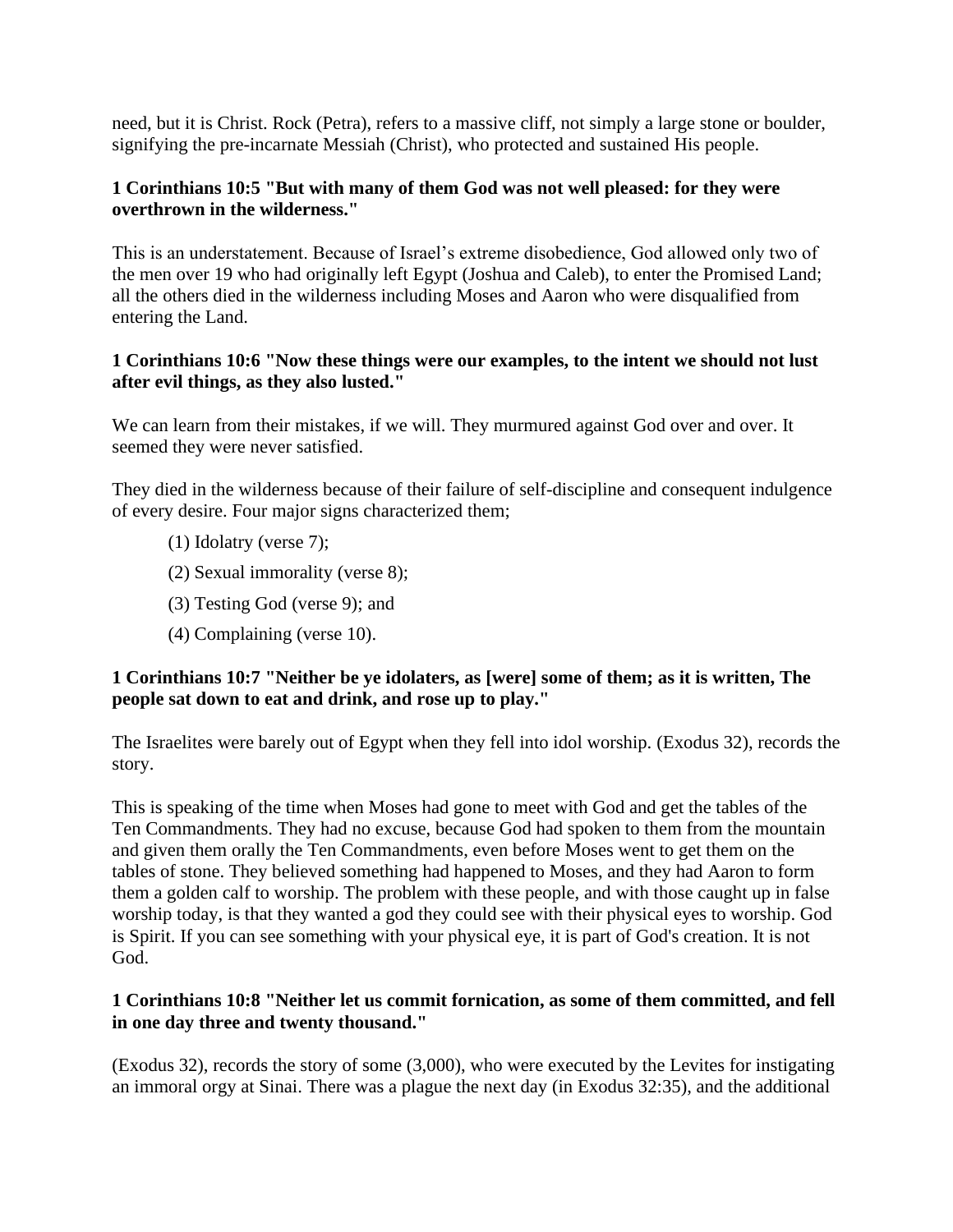(20,000), could have died in that plague. I couldn't find an exact reference to the timing here so it could mean within a 24-hour period (one day), which could cover two days.

#### **1 Corinthians 10:9 "Neither let us tempt Christ, as some of them also tempted, and were destroyed of serpents."**

We can read of this (in the 21st chapter of numbers), which records the story of the people questioning the goodness and plan of the One carrying them through the wilderness, the Protector and Provider, the spiritual Rock, Christ pre-incarnate.

I will give just one Scripture here that shows the Lord sent serpents when they spoke against God and Moses.

Numbers 21:6: "And the LORD sent fiery serpents among the people, and they bit the people; and much people of Israel died."

"Tempt" (in verse 9), above means to test thoroughly. They had questioned God over and over. It is very dangerous to test God, as they found out.

## **1 Corinthians 10:10 "Neither murmur ye, as some of them also murmured, and were destroyed of the destroyer."**

Murmuring was very displeasing to God. Paul had said that he had learned to be content in whatever condition he was in now. Possibly, this was added, because they had sent a letter speaking negative things about Paul. You remember that this letter is in answer to problems they were complaining about.

"Destroyer": This incident is recorded (in Number 16:3-41), and has to do with the report of the spies. The same angel had slain the firstborn of the Egyptians (Exodus 12:23), and the (70,000 men), because of David's census (2 Sam. 24:15-16), and again to the entire Assyrian army that was besieging Jerusalem (2 Chron. 32:21).

## **1 Corinthians 10:11 "Now all these things happened unto them for ensamples: and they are written for our admonition, upon whom the ends of the world are come."**

Paul is telling them to study the Word of God and learn from the mistakes of others. Do not be so stiff-necked, that they had to learn the hard way. The end of the world is a statement that means the end of the ages or the last days of redemptive history before the messianic kingdom. Paul felt that the return of the Lord was near.

## **1 Corinthians 10:12 "Wherefore let him that thinketh he standeth take heed lest he fall."**

This is just saying; don't be so proud that you cannot learn. Learn from others mistakes, so you will not make the same mistake yourself. Paul is saying, be ever conscious of yourself. Examine your own self, so the Lord will not have to. Remember that prides goes before the fall!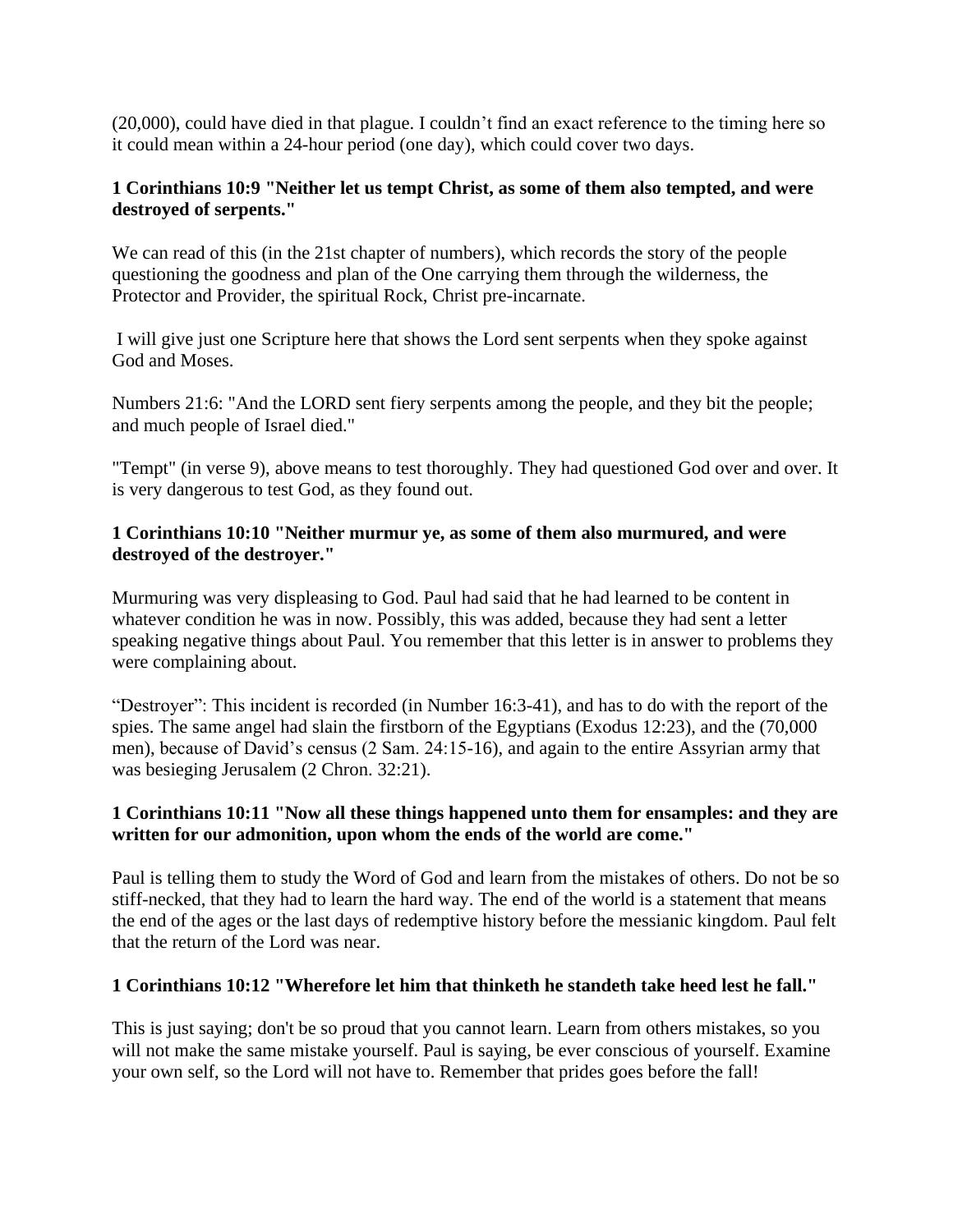**1 Corinthians 10:13 "There hath no temptation taken you but such as is common to man: but God [is] faithful, who will not suffer you to be tempted above that ye are able; but will with the temptation also make a way to escape, that ye may be able to bear [it]."** 

To try and explain this scripture, I'm going to start by quoting (James 1:13-15), then explain those scriptures in detail.

Verse 13: "Let no man say when he is tempted, I am tempted of God: for God cannot be tempted with evil, neither tempteth he any man:"

The same Greek word that is translated "trials" is also translated "temptation" here. James' point is that every difficult circumstance that enters a believer's life can either strengthen him if he obeys God and remains confident in His care, or become a solicitation to evil if the believer chooses instead to doubt God and disobey His Word. God cannot be tempted. God by His holy nature has no capacity for evil, or vulnerability to it. Nor does He Himself tempt anyone. God purposes trials to occur and in them He allows temptation to happen, but He has promised not to allow more than believers can endure and never without a way to escape. They must choose whether to take the escape God provides or to give in.

Verse 14: "But every man is tempted, when he is drawn away of his own lust, and enticed."

"Drawn away": This Greek word was used to describe wild game being lured into traps. Just as animals can be drawn to their deaths by attractive baits, temptation promises people something good, which is harmful. "His own lust" refers to the strong desire of the human soul to enjoy or acquire something to fulfill the flesh. Man's fallen nature has the propensity to strongly desire whatever sin will satisfy it. "His own" desires the individual nature of lust, it is different for each person as a result of inherited tendencies, environment, upbringing and personal choices. The Greek grammar also indicates that these "desires" are the direct agent or cause of one's sinning. "Enticed" is a fishing term that means "to capture" or "to catch with bait". It is a parallel to "drawn away."

Verse 15: "Then when lust hath conceived, it bringeth forth sin: and sin, when it is finished, bringeth forth death."

Sin is not merely a spontaneous act, but the result of a process. The Greek words for "has conceived" and "brings forth" liken the process to physical conception and birth. Thus, James personifies temptation and shows that it can follow a similar sequence and produce sin with all its deadly results. While sin does not result in spiritual death for the believer, it can lead to physical death.

Those who turn to the Holy Spirit when going through various temptations, will be given the power to resist Satan's deceit. But, there can be no doubt as to following the Holy Spirit's guidance. Believers must learn to trust God's leading in all things without fear or doubt so that our faith is strengthened. That's the reason God allows us to go through various trials and tribulations.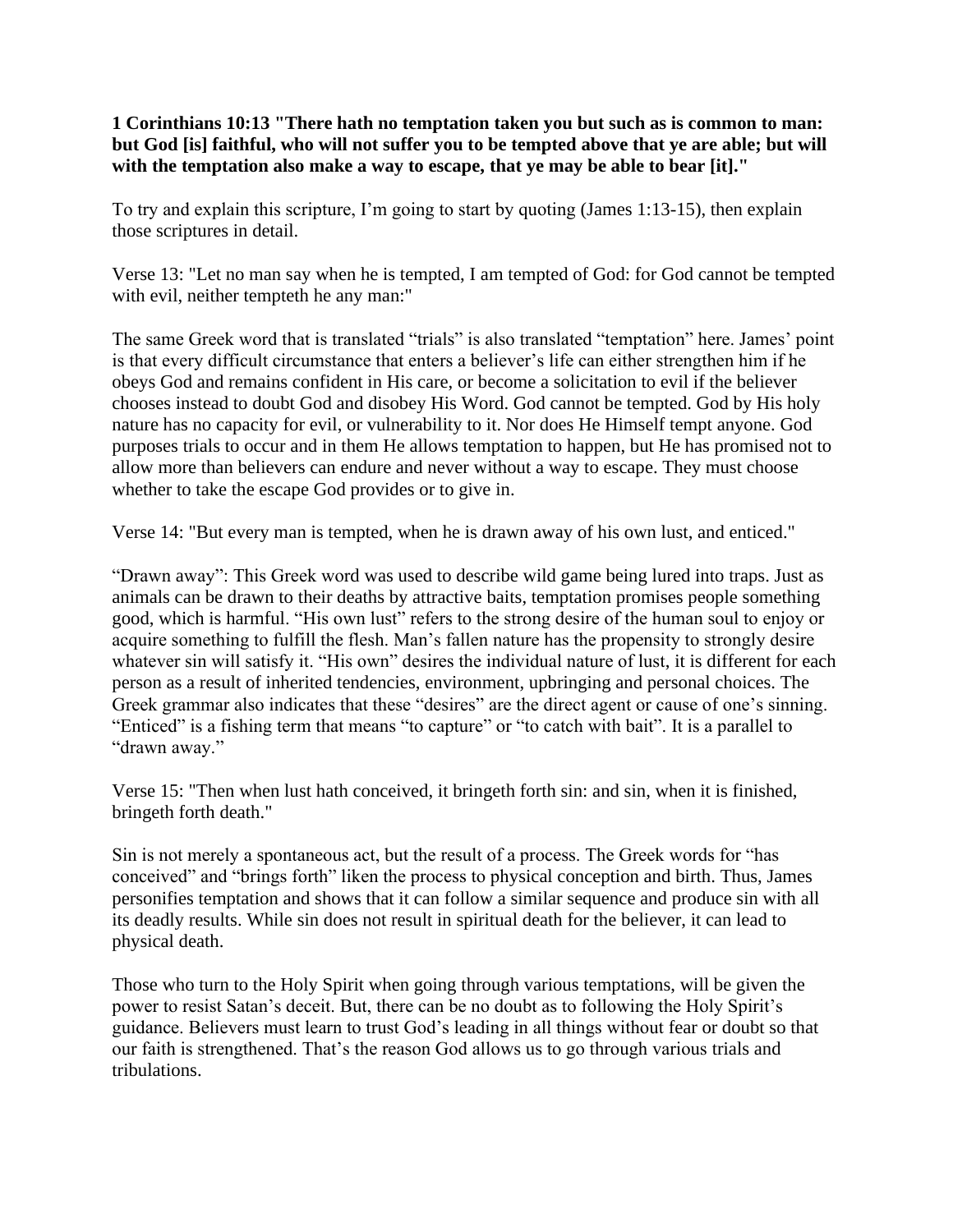Another excellent scripture for those suffering from an unexpected loss and begins to question God as to why appears in  $(2 \text{Cor. } 1)$ .

2 Cor. 1:3-4: "Blessed [be] God, even the Father of our Lord Jesus Christ, the Father of mercies, and the God of all comfort;" "Who comforteth us in all our tribulation, that we may be able to comfort them which are in any trouble, by the comfort wherewith we ourselves are comforted of God."

In other words, when someone is going through such heartbreaking trials such as the loss of a loved one, those who have been through those same trails may be used of God to bring comfort to those who are suffering. And I might add, that we won't always understand why some things happen, but we should never doubt that God is with us and is mourning with us as we go through those times.

## **1 Corinthians 10:14 Wherefore, my dearly beloved, flee from idolatry."**

"Wherefore" In Greek means dioper or a strengthened form of dio. Literally means "for this very reason.

This is probably some of the best advice Paul could give in this city where idolatry was everywhere. Paul says, run the other way from idolatry. This is very good advice for us today, as well.

## **1 Corinthians 10:15 "I speak as to wise men; judge ye what I say."**

Paul reminds them here, that they were wise enough to line up with those who know Jesus Christ as their Savior and Lord. He expresses strongly that they must take heed to his teachings, if they are to remain in good standing with the Lord. Think this out carefully, before you do any of these worldly things.

## **1 Corinthians 10 Questions**

- 1. Who is Paul speaking of in verse 1 when he says, all?
- 2. What two things had they all done?
- 3. What did the wandering in the wilderness for the forty years form?
- 4. What was the spiritual meat?
- 5. The water from the Rock and the Manna symbolized whom?
- 6. Who was the Bread?